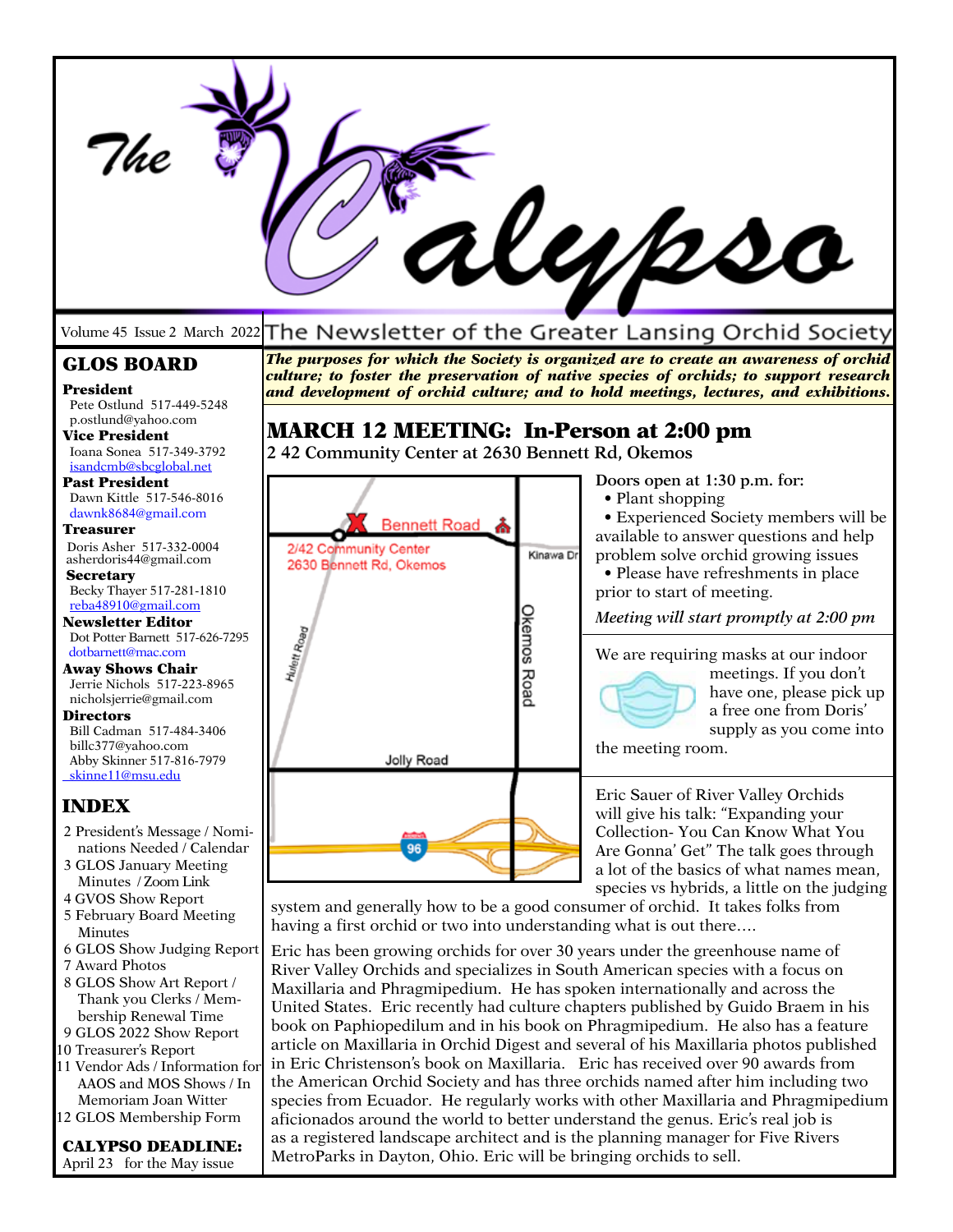# PRESIDENT'S MESSAGE -- Pete Ostlund

It's nice to be getting back in the swing of things with orchid shows. I hope you were able to come to our show this past weekend. It was sure good to see many orchid friends that I haven't seen in a while, and see a few people I've only communicated with through emails and Facebook. Congratulations to all the members that entered orchids and made our display a success. And congratulations and thank you to all the volunteers that made the show successful. It takes many people to put on our show. We can't do it without your help.

There are two more orchid shows in Michigan coming up in March. You'll find details listed elsewhere in the newsletter.

We also have an in-person meeting coming up (March 12 at 2:00 PM). Our speaker, Eric Sauer, is a very interesting guy and will be sure to have a great presentation. He will also be bringing plants to sell. We have another in-person meeting scheduled for April (April 9 at 7:00 PM). GLOS member Bill Overton will be giving a talk on repotting orchids. Spring is generally a great time to repot orchids as your orchids are starting to put on new growth and roots. If you've put off repotting your orchids, you won't want to miss Bill's presentation. You'll likely learn some new tricks to help out your effort.

Until then, think Spring and enjoy those new orchids you purchased.

# **→ NOMINATIONS FOR MAY ELECTIONS:**

Nominations are now being accepted for the May elections. Mike Underwood (mike@<avi-sci.com>) is the chair of the Nominating Committee. If you are interested in serving on the Nominations Committee, please contact Mike prior to March 1. If you would like to be nominated for a board position, please contact Mike and let him know of your interest before April 1. The Nominating Committee will present its slate of candidates at the April membership meeting.

# **→ ANNUAL AWARDS:**

In May of each year we set aside time at our meeting to recognize individuals for their special service to GLOS over the past year. This may include special recognition at the highest level (Orchidist of the Year). If you feel someone deserves special recognition, please send your nomination to someone on the Awards Committee (Jolanta Piecuch, Abby Skinner or Pete Ostlund). Please include a short write-up of why you feel this individual is worthy of such recognition. Candidacy for the Orchidist of the Year award may be based on, but not limited to, the following:

Leadership Promotion of the Society or of orchids Committee activity Society organizational efforts Botanical development Research Authorship of orchidaceous articles Taxonomy of orchids

➜ *Bill Cadman, Ioana Sonea and Becky Thayer have offered to bring refreshments to our March meeting.*

# GLOS CALENDAR OF EVENTS

- → March 12, 2022 at 2:00 Eric Sauer of River Valley Orchids Orchids 101 talk
- ➜ April 9, 2022 at 7:00 PM Bill Overton Repotting Your Orchids
- → May 14, 2022 at 6:30 PM Brenda Oviatt of Botanica Ltd., website: <https://botanicaltd.com>/
- $\rightarrow$  June undetermined
- $\rightarrow$  July 23 GLOS picnic
- ➜ August 13 at 7:00 PM Zoom meeting Doug Martin
- **→** September 17 at 7:00 PM Edgar Stehli of Windswept In Time Orchids
- ➜ October 8 all state meeting at 2:00 PM or GLOS zoom meeting at 7:00 PM?
- ➜ November 12 at 2:00 PM Mr. Kim Feddersen of Fair Orchids, website: <http://www.fairorchids.com>
- ➜ December undetermined

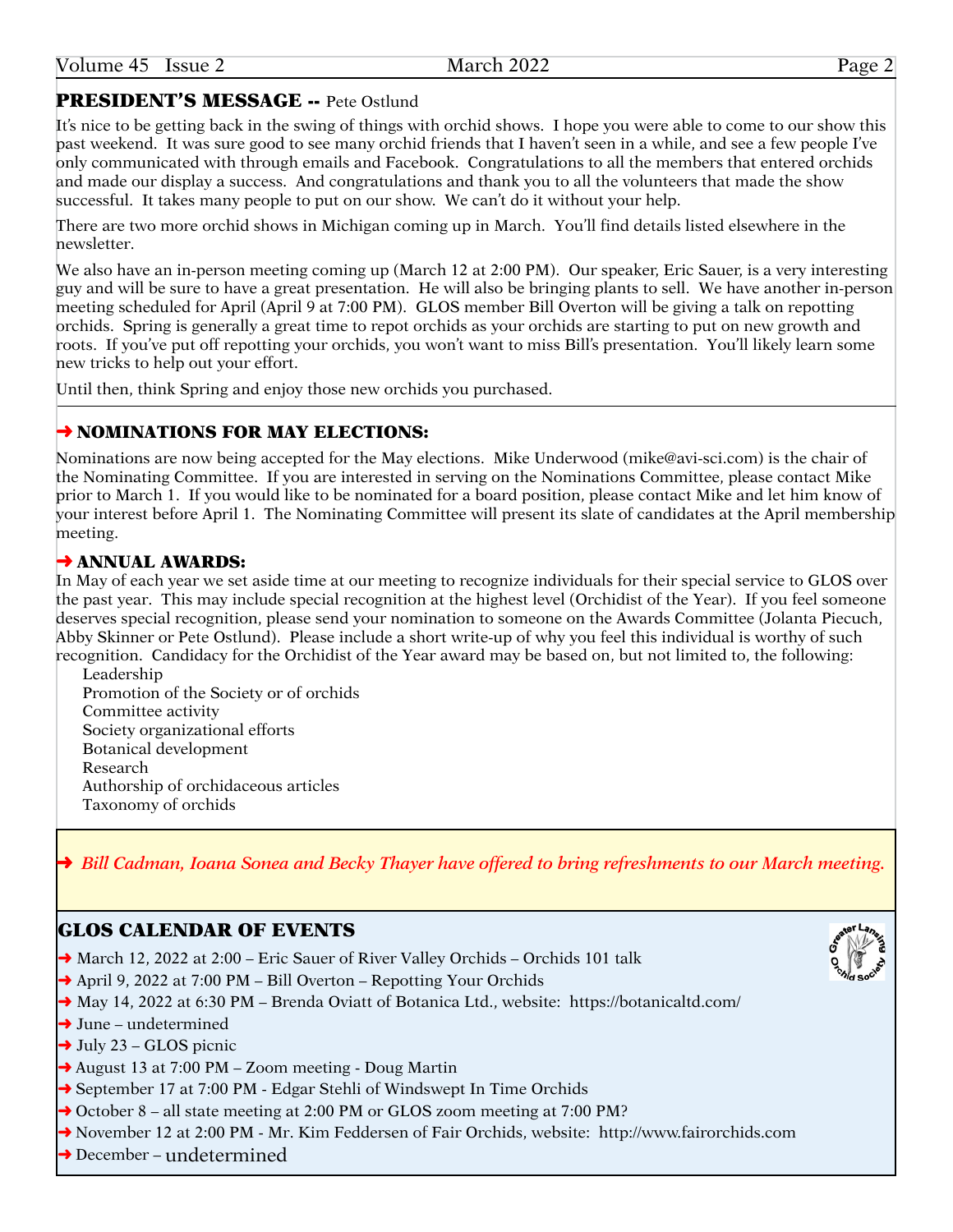### JANUARY 15, 2022 GLOS MEMBERSHIP MEETING MINUTES - Becky Thayer, Secretary

Pete Ostlund called the meeting to order at 7:03 P.M. Due to Covid issues the board decided that this meeting should be a Zoom only meeting and changed the time to 7:00 pm. There were 19 participants attending.

Announcements:

GLOS Show: Our show this year will be February 26 & 27 in the Plant and Soil Building at M.S.U. (our usual place).

Ioana and Doris reported:

Postcards are available, please contact Doris to arrange pick up.

- Trophy sponsors please mail your sponsorship checks to Doris. Thank you to everyone that has generously sponsored all the trophies.
- Food: because of a change in the rules, M.S.U. will only allow packaged or catered food to be served, so instead of food donations we are asking for food sponsorships in the form of cash as all food must be purchased. Please send food sponsorship checks to Doris

Volunteers are needed in all areas:

 Because of the mask requirement in any M.S.U. facility some volunteers have had to decline this year, and the difficulty crossing the Canadian boarder has affected the Judges available to attend. Please consider helping to clerk at the show if you can.

If you can help in any of the following areas please contact Ioana:

- Thursday evening set up
- Friday starting at noon to assist vendors to unload and move plants
- Friday evening to assemble judging folders
- If you can help in the food room (contact Teresa Fowle or Doris)
- Saturday morning clerking
- Saturday and Sunday information table
- Sunday 4:00 pm break down

Bill Cadman will be setting up the GLOS display; please consider helping by loaning plants or helping set up the display. Plants will be collected Friday morning. Displays are judged partly on the variety of plants so any blooming orchid is welcome. There will be more information coming about this.

Grand Valley Orchid Society show will be January 29 & 30 at Meijer Gardens in Grand Rapids. Note: AOS membership will get you free entry into Meijer Gardens. Pete, Dot and Carol will be setting up the GLOS display for this show. Plants for the display can be dropped off at Dot's on Wednesday January 26 from 10 to 6. If you need to arrange a different time contact Dot.

Nomination Committee is accepting nominations for board members, if you want to nominate someone contact Mike Underwood.

Awards Committee this year is Pete, Abby and Jolanta. If you would like to nominate someone for an award contact these committee members.

#### Future meetings:

March 12 at 2:00 pm in person and Zoom meeting with Eric Sauer from River Valley Orchids in Centerville, Ohio, speaking on "Orchids 101"

 April 9 at 7:00 pm in person and Zoom with Bill Overton, speaking on repotting. Our presentation was an AOS webinar by Leslie Ee " The Story of Black Orchids". It was an interesting presentation with beautiful pictures of unique orchids.

The virtual plant table was full of pictures of beautiful plants sent in by several members and was enjoyed by all!

The meeting ended at 8:30

#### ➜ OUR MARCH MEETING IS IN-PERSON, BUT IT WILL ALSO BE AVAILABLE VIA OUR NORMAL ZOOM LINK FOR THOSE WHO CANNOT ATTEND IN-PERSON:

Greater Lansing Orchid Society is inviting you to a scheduled Zoom meeting.

Topic: GLOS Annual Business Meeting Time: 02:00 PM Eastern Time (US and Canada)

Join Zoom Meeting *<https://us04web.zoom.us/j/701683513?pwd=REQzYnpxaTZjb3p6dDNZNWxCOS8xUT09>* Meeting ID: 701 683 513 Password: 20-Orchids

One tap mobile +19292056099,,701683513# US (New York) Meeting ID: 701 683 513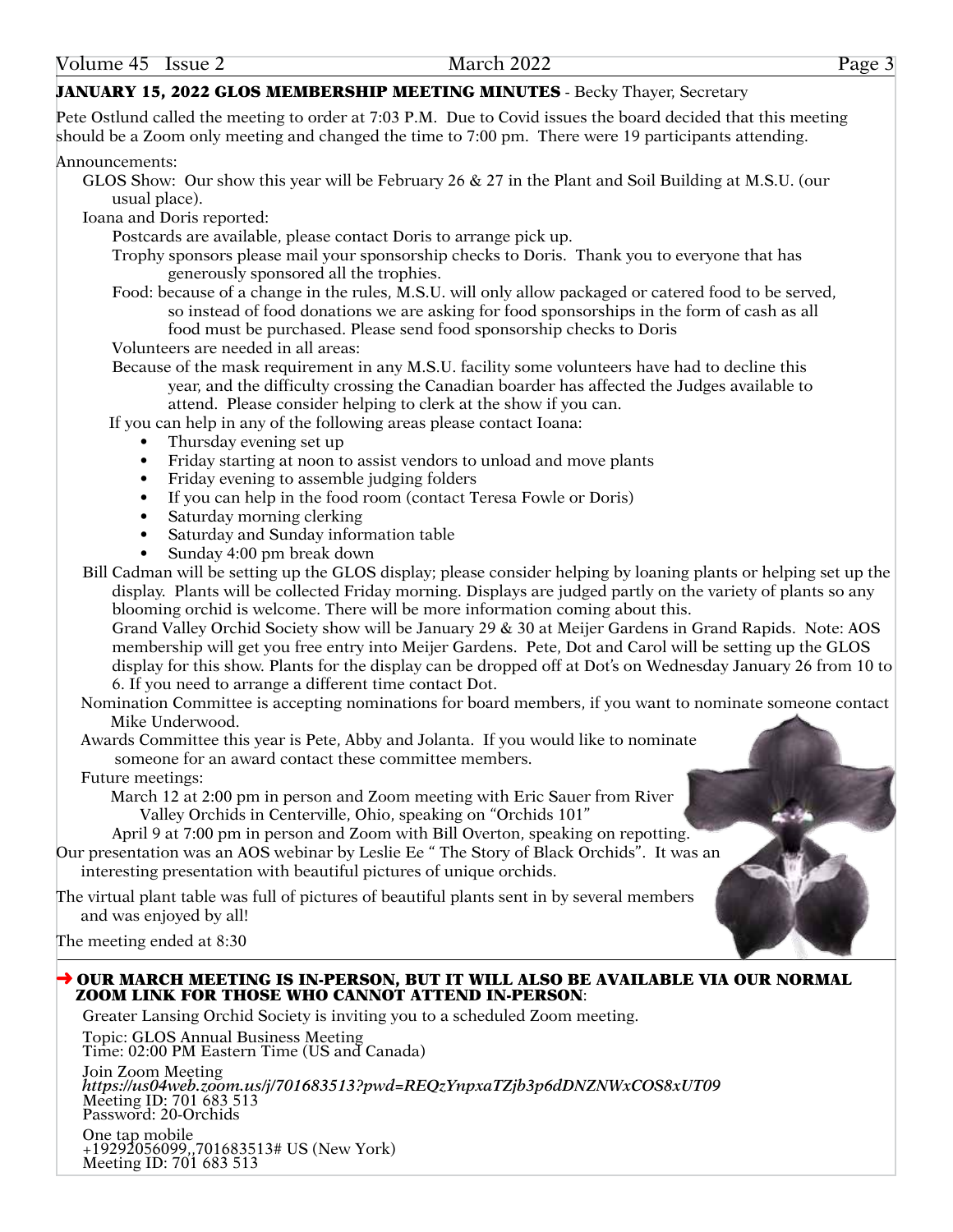# GVOS 2022 SHOW REPORT - submitted by Carol Ann Stuht

At Last! Grand Valley Orchid Society (GVOS) held the first orchid show in our area since Covid chased normal life away. What a joy to see old friends, society members and vendors alike. GVOS members were there to help unload vehicles and provided a tasty dinner, and a most excellent breakfast Saturday morning for clerks and judges. The show at Meijer Gardens was smaller than in recent years but still boasted beautiful displays and excited visitors. The vendors had very little to pack up on Sunday. On a sadder note, we missed Julie Bishop's flowers and her Sunday visit. Also, Ann Arbor's display missed the attention of Harry Winter. We hope to see Dottie Winter at the GLOS show.

Pete Ostlund, Dot Barnett and I set up the 50 square foot display with 43 orchids in a wide variety of classes (33 earned ribbons). The display was lovely and earned the Trophy for Orchid Societies Affiliated with the AOS, and the AOS display trophy, also an AOS silver award with 86 points. Two plants earned Best of Class trophies, and Tammy Scherer's needlepoint orchid received the art section trophy.

The display was quickly dismantled by Pete Ostlund, Dot and Lee Barnett, Ioana Sonea and Chris Brown, Steve Kemp and me. Thankfully, we returned on snow free roads. Thank you, everyone who contributed to the success of the GLOS display.

Every GLOS member that sent plants for the show received ribbons. Plant awards list follows:



| Participant<br><b>GLOS</b> Display | Name/Trophy<br>Trophy classes 6-8, AOS Trophy &                                                       | $\frac{Class}{7}$ | Ribbon<br>1st   |
|------------------------------------|-------------------------------------------------------------------------------------------------------|-------------------|-----------------|
|                                    |                                                                                                       |                   |                 |
| Pete Ostlund                       | AOS Silver Award, 86 points<br>Clowesia Rebecca Northern 'Grapefruit Pink'<br>Mormodia Gritty Grace   | 107               | 1st             |
|                                    |                                                                                                       |                   | 3rd             |
|                                    | Barkeria skinneri                                                                                     | 16                | 1st             |
|                                    | C. praestans                                                                                          | 17                | 2nd             |
|                                    | Rlc. Lynette and Alan 'Gene Flare' HCC/AOS                                                            | $\overline{22}$   | 1st             |
|                                    | Chysis limminghei                                                                                     | 109               | 2nd             |
|                                    | Den. Angel Kisses                                                                                     | 90a               | 1st             |
|                                    | Den. Blue Twinkle                                                                                     | 92a               | 1st             |
|                                    | Den. canaliculatum v. tattonianum                                                                     | 92                | 1st             |
|                                    | Den. Little Norman                                                                                    | 91a               | 3rd             |
|                                    | Den. Frosty Dawn                                                                                      | 95                | 2nd             |
|                                    | Den. Roy Tokunaga                                                                                     | 91a               | 1st             |
|                                    | Den tannii                                                                                            | 94                | 1st             |
|                                    | Renanthera Wynn McPheeters                                                                            | 76                | 1 <sub>st</sub> |
| Dot Barnett                        | Ancistrochilus rothschildiana 'Natural World'                                                         | 109               | 3rd             |
|                                    | Catasetum spitzii                                                                                     | 107               | 2nd             |
|                                    | Cattleya pumila                                                                                       | 17                | 1st             |
|                                    | Den. Australian Artist                                                                                | 95                | 1st             |
|                                    | Onc. cheirophorom                                                                                     | 82                | 2nd             |
|                                    | Maxillaria caespitifica                                                                               | 105               | 2nd             |
|                                    | Maxillaria coccinea                                                                                   | 105               | 3rd             |
|                                    | Maxillaria picta                                                                                      | 105               | 1st             |
|                                    | Paph spicerianum<br>Phrag. Saint Ouen                                                                 | 28                | 3rd             |
|                                    |                                                                                                       | 44                | 1st             |
|                                    | Prosthechea chimborazoensis                                                                           | $\overline{11}$   | 3rd             |
|                                    | Rhynchovanda (Vandochostylis) Azure                                                                   | 75                | 1st             |
|                                    | Trophy Vanda/Phal. Alliance Classes 48-78<br>Phal Montclair Valentine<br>Phal. delicosa v. hookeriana |                   |                 |
| <b>Ioana Sonea</b>                 |                                                                                                       | $\frac{53}{48}$   | 1 <sub>st</sub> |
|                                    |                                                                                                       |                   | 1st             |
| <b>Steve Kemp</b>                  | Oncostele Catatante 'Sunny Kalapana',<br>Miltoniopsis Lemon Drop 'BrightEyes'                         | $\frac{85}{80}$   | 1st<br>3rd      |
|                                    | Den. Miva Abracadabra                                                                                 | 91a               | 2nd             |
| Carol Ann Stuht                    | Onc. AKA Baby 'Raspberry Chocolate'                                                                   | 83                | 1st             |
|                                    | Trophy Onc. Alliance Classes79-86                                                                     |                   |                 |
|                                    | Phal. no ID                                                                                           | 54                | 2 <sub>nd</sub> |
| <b>Tammy Scherer</b>               | Needlepoint orchid                                                                                    | 117               | 1st             |
|                                    |                                                                                                       |                   |                 |
|                                    | Trophy Art, Classes 114-118                                                                           |                   |                 |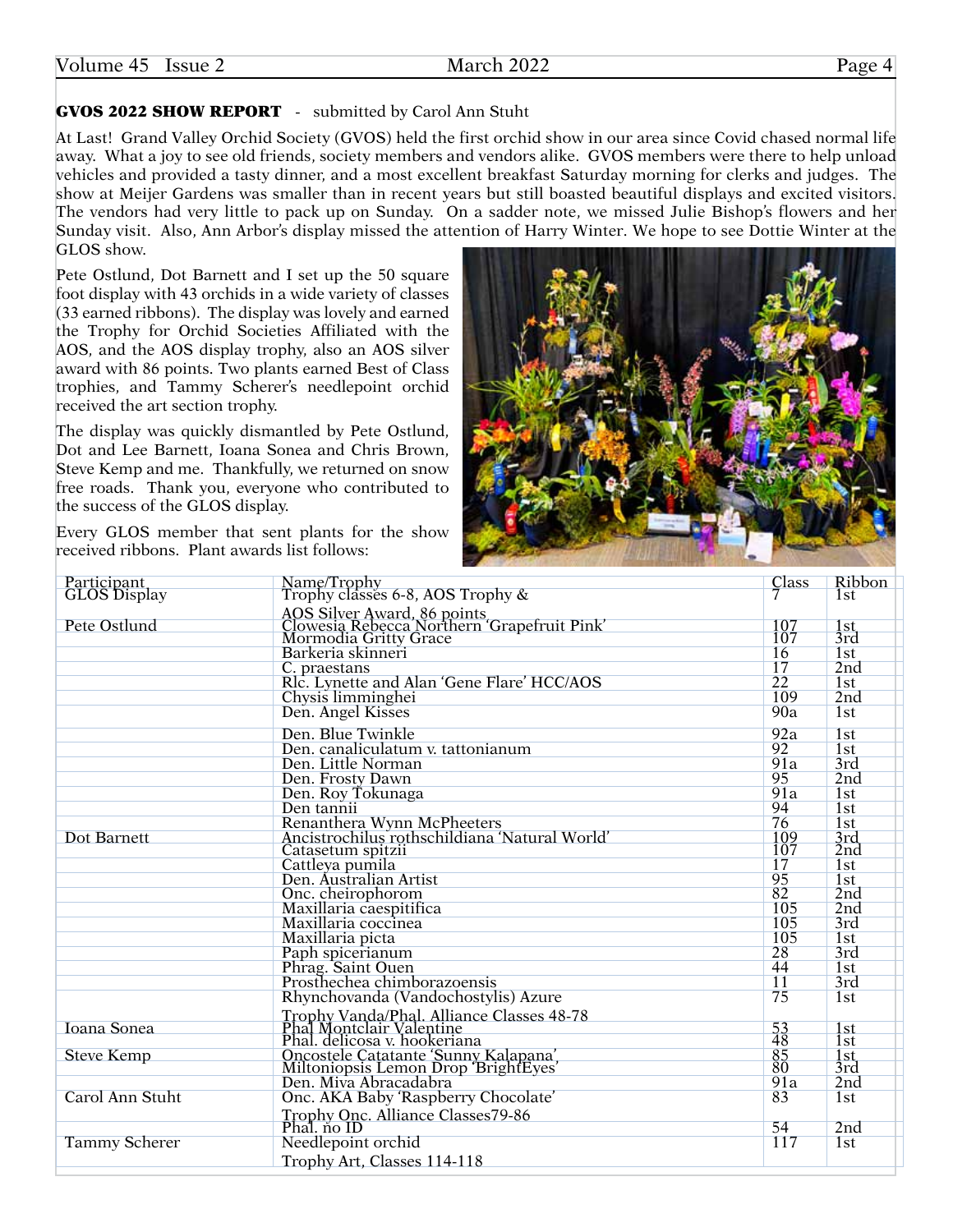# BOARD MEETING MINUTES FEBRUARY 3, 2022 - Becky Thayer, Secretary

This meeting was held by Zoom and there were 9 people in attendance: Pete Ostlund, Becky Thayer, Doris Asher, Bill Cadman, Dot Barnett, Dawn Kittle, Ioana Sonea, Jerrie Nichols and Abby Skinner.

Pete called the meeting to order at 7:03 [P.M.Treasurer'](P.M.Treasurer)s Report: Doris gave the *Treasurer's report*:

From November 27, 2021- January 27, 2022 Actual income - \$1,644.03 Actual expenses - \$651.24 Year to Date Under Budget - \$3547

The MSU Federal Credit Union reports that they paid us \$243 in interest in calendar year 2021. A more detailed report can be found elsewhere in the Calypso

#### *Membership report*: Doris gave the membership report:

Since the previous Report on December 2, 2021, there has been no membership activity except for the death of longtime member Harry Winter on January 23rd. A more detailed report can be found elsewhere in the Calypso.

#### Old Business:

Our January in person meeting was canceled due to Covid and we had a Zoom meeting instead.

The GVOS show was well attended and the GLOS display won the AOS Show Trophy and was awarded an AOS Silver Certificate! Great job team! Many thanks to all that sent plants and helped to set up and take down the display.

There was only one issue to carry over from the to do list.

#### New Business:

- Ioana reported on the meeting with Alexandrea from M.S.U. that she and Becky attended, about using interns to help with our show advertising. The meeting was very informational: Alexeandrea had several suggestions and ideas that may be worth looking into however because undergraduate students did not return to MSU until January 31st due to COVID they were not able to help us this year. One of the ideas that was suggested was to use a QR code (which is free and relatively easy to do) to create a survey about the show. Ioana will create the QR code survey and we will try it out at the show, hopefully we will get some good feedback and an idea of attendance.
- Doris reported that we have 21 trophies at our show and all have been sponsored. All but four of our trophy sponsors have already paid their \$25 sponsorship donation.
- There was much discussion about the volunteers and what is still needed for our show; it was decided that Pete, Doris and Ioana will figure out the needs for each day and Dot will send out an email requesting help. Ioana reported that the free advertising sources that she contacted have responded and have already generated some interest.
- Jerrie reported on future shows; she will be sending out information on the upcoming AAOS and MOS shows at the appropriate times.

#### To Do List

- 1. Ioana will contact the societies that participated in the All State meeting for feed back about the meeting.
- 2. Ioana will contact Mary Henman to verify when she will bring the information table supplies for the show set up.
- 3. Doris will contact Mary Henman about judging.
- 4. Ioana, Pete and Doris will make a list of volunteer needs for the show and send to Dot.
- 5. Dot will create an email using the volunteer needs list to recruit volunteers.
- 6. Pete will send Doris a roster of exhibitors so she can make the exhibitor signs.
- 7. Pete will check the website for exhibitors listed and contact Dot if changes are needed.
- 8. Ioana will create a QR code and survey about show attendance including signage and handouts if needed.
- 9. Dot will update the Facebook page with show information.
- 10. Pete will send Ioana final design layout for show prior to Feb. 18.
- 11. Pete will ask Bill Overton for an outline for his upcoming talk.
- 12. Jerrie will put out a call for volunteers and plants for the AAOS and MOS shows.
- 13. Dot will send Bill Cadman the membership email roster.

Next board meetings are: April 7 and June 2 at 7 pm via Zoom. Next membership meeting is March 12 at 2pm in-person and Zoom.

Meeting adjourned at 8:24 PM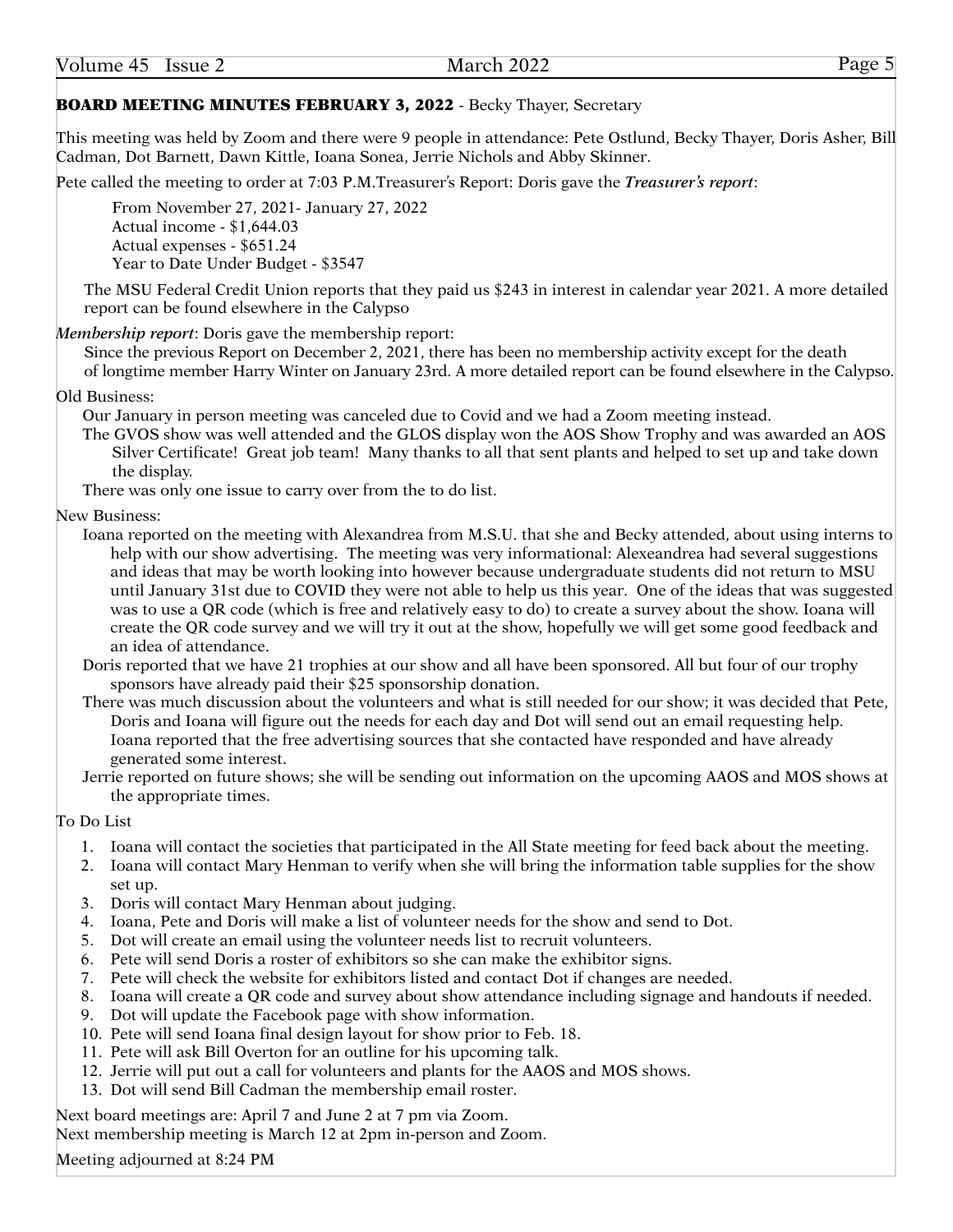### REPORT ON JUDGING GLOS 38TH ANNUAL SHOW - Doris Asher

Visitors to our Show enjoyed 17 exhibits. Approximately 91 exhibitors entered about 419 orchids, exhibits, flower arrangements, and pieces of art. (The 2020 Show had 23 exhibits 153 exhibitors and 531 entries.)

#### Our trophy winners this year:

Open exhibit: Orchid Inn, Bloomington, IL Society exhibit: Michigan Orchid Society Amateur exhibit: Jill Wood, Grand Valley Orchid Society Julie Bishop Memorial Cattleya Alliance: Cattleya walkeriana v. alba 'Limrick' – Pete Ostlund, GLOS Paphiopedilum Species: Paphiopedilum wolterianum – Littlefrog Farm, GLOS Paphiopedilum Hybrids: Paphiopedilum Michael Koopowitz (philippenensis x sanderianum), Orchid Inn, Bloomington, IL Phragmipedium, Cypripedium: Phragmipedium Jason Fischer (Memoria Dick Clements x besseae) – Carol Stuht, GLOS Phalaenopsis: no name -- Dennis Seffernick, Swanton, OH Vanda: Vanda Yip Sum Wah (Pukele x curvifolia) – Natt's Orchids, Naperville, IL Brassia and Miltonia: Aliceara Tahoma Glacier (Bratonia Cartagena x Oncidium Alaskan Sunset) – Shane Ginnard, Ann Arbor Orchid Society Oncidium Alliance: Cyrtocidium Intermezzo (Cyrtocidium Incurviana x Oncidium sotonum) CCE/AOS (91 pts.) – Robert Hengehold, Michigan Orchid Society Dendrobium Alliance: Dendrobium Super Ise (Super Star x Ise) – Robert Hengehold, Michigan Orchid Society Alex Challis Memorial Miscellaneous Genera: Lysudamuloa Red Jewel (Lycamerlycaste Geyser Gold x Angulocaste Red Jade) – Dot Potter Barnett, GLOS Specimen Plant: Dendrochilum tenellum 'Rollie Wilson' CCM/AOS 87 pts – Rollie Wilson, Saginaw Valley Orchid **Society** Art (Excluding Photography): "Orchids on Blue" – watercolor – Matthew Bohan Photography: "Happy Orchid" – color photograph on plastic – Will Schultz Marilyn Lee Memorial Orchids in Use (Amateur): pink phalaenopsis flowers on gray circles with yellow dandelions – Sue Wittick Orchids in Use (Professional): pale pink cymbidium flowers in gray stone bowl – Stephanie Crisp Don and Kris Garling Memorial Best of Show: Cyrtocidium Intermezzo (Cyrtocidium Incurviana x Oncidium sotonum) CCE/AOS (91 pts.) – Robert Hengehold, Michigan Orchid Society AOS Show Trophy – Outstanding Exhibit: Michigan Orchid Society plus an AOS Silver Certificate for scoring 85 points In addition to the above trophies, the 13 judges, who judged our Show this year, selected 18 orchids from the Show to study further and gave American Orchid Society awards to nine of them: Cyrtocidium Intermezzo (Cyrtocidium Incurviana x Oncidium sotonum), CCE/AOS (91 pts.) – Robert Hengehold, Michigan Orchid Society Dendrochilum tenellum CCM/AOS (87 pts.) – Rollie Wilson, Saginaw Valley Orchid Society Maxthompsonara Bryon Rinke (Galabstia Green Tyger x Batemannia colleyi) 'Syzygy'AM/AOS (84 pts.) – Pete Ostlund, GLOS Paphiopedilum Fanaticum (malipoense x micranthum) 'Rainbow Delight' AM/AOS (82 pts.) – Orchid Inn, Bloomington, IN Paphiopedilum Hilo Prince (Shin-Yi Prince x rothschildianum) 'Sam's Choice' FCC/AOS (91 pts.)– Orchid Inn, Bloomington, IN Paphiopedilum Larry Sexton (rothschildianum x Joyce Sexton) AM/AOS (81 pts.)– Albert McMillan, Three Rivers Orchid Society Paphiopedilum Orpheus (callosum x venustum) 'Pink Show' AM/AOS 80 pts. – Carol Stuht, GLOS) Rodricidium unregistered (Aiea Cornerstone x Moxy) 'Littlefrog' AM/AOS (82 pts.)– Littlefrog Farm, GLOS Tolumnia Jairak Firm (Rainbow x Plush) 'Syzygy' AM/AOS (81 pts.)– Pete Ostlund, GLOS Lynn O'Shaughnessy, who chaired judging on Saturday morning, and I want to thank the people who helped us register all of the entries and prepare the judging folders on Friday night: Ann McConnelee, Tammy Scherer, Jim Churn, Vivian Lin, and Bill Cadman. In addition, we'd like to thank all of our judges and all of our clerks who came early Saturday morning to help us with the ribbon judging as well as with the AOS judging which followed. Thank you so very much!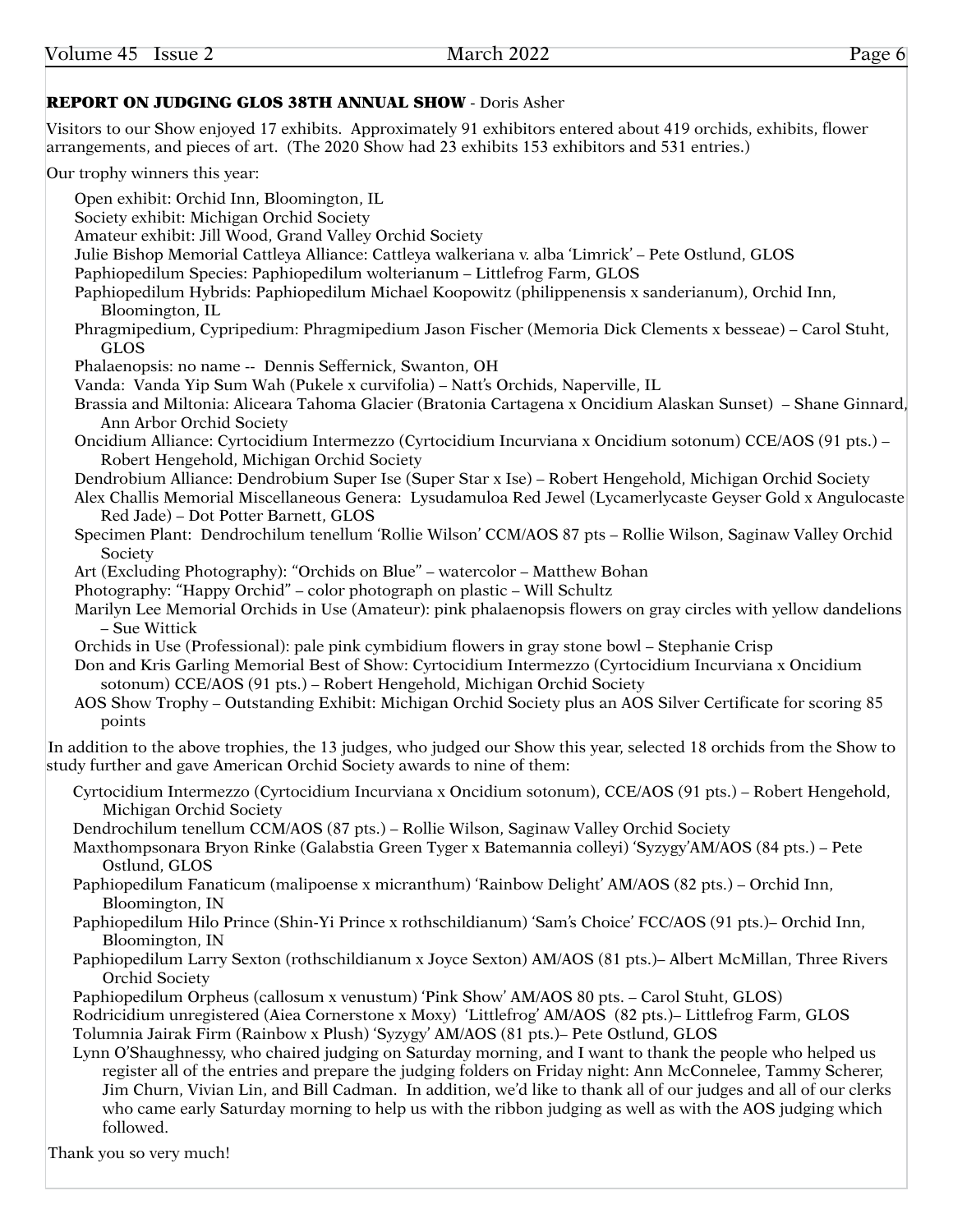# Volume 45 Issue 2 March 2022 Page 7

 Photos courtesy of Lynn O'Shaughnessy



Right: Maxthompsonara Bryon Rinke 'Syzygy' AM/AOS – Pete Ostlund



Above: Rodricidium unregistered (Aiea Cornerstone x Moxy) 'Littlefrog' AM/AOS – Rob Halgren

Right: Tolumnia Jairak Firm (Rainbow x Plush) 'Syzygy' AM/AOS – Pete Ostlund

*Congratulations to Carol,* 

*Pete & Rob!*

Below: MOS Display

Right: Paphiopedilum Orpheus 'Pink Show' AM/AOS – Carol Ann Stuht

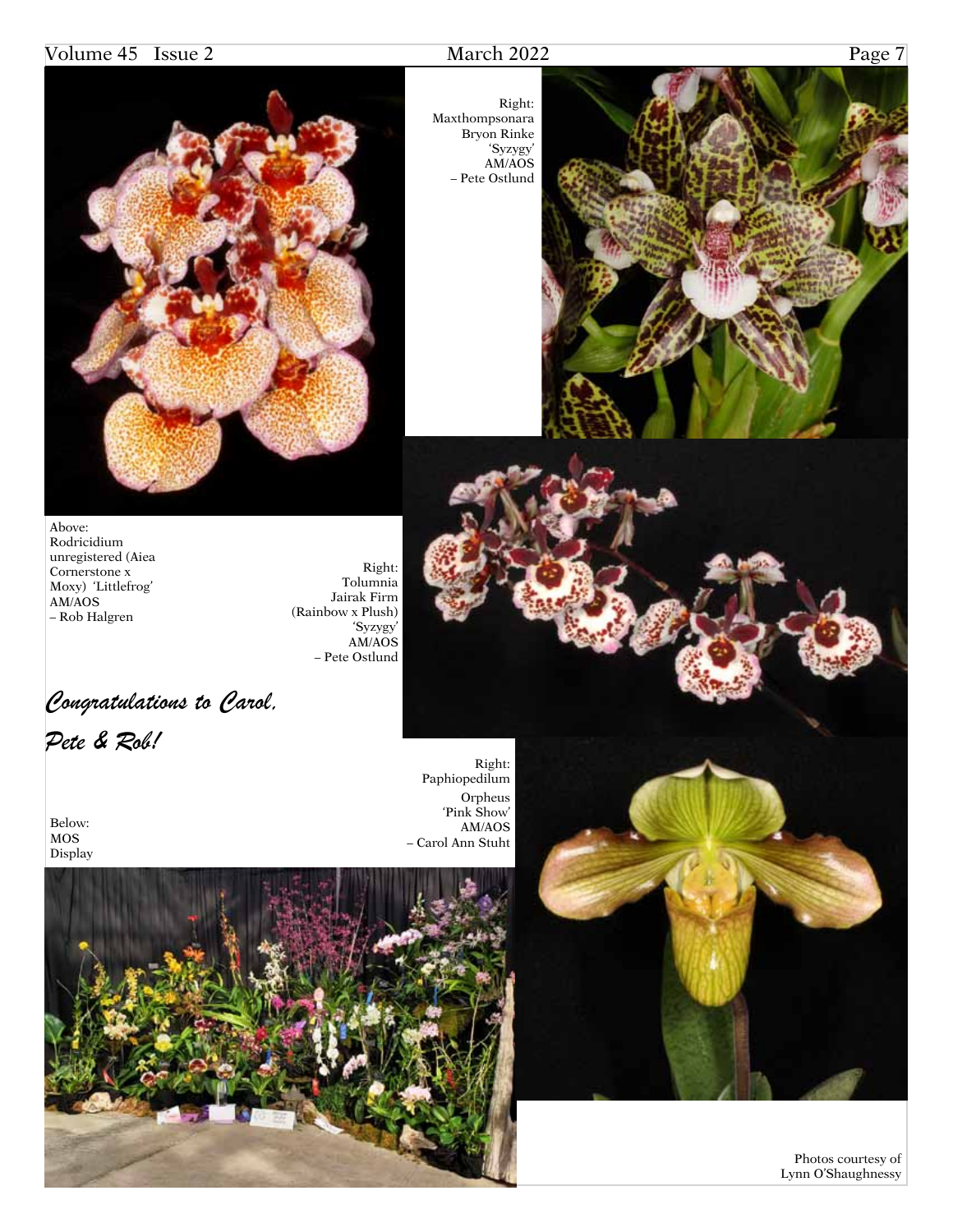# **ART SECTION REPORT - 2022 -- Carol Ann Stuht**

At last, an orchid show with real people, real flowers, in real time! Thank you to all that contributed their time to help set up the art display and to take it down on Sunday. Special,thanks to Lynn O'Shaughnessy for the loan of the black backdrops. These are essential in order to display the art and photography. Thank you judges Dorothy Barnett, and Judith Morrigan, with a little help from me.

The art section display was much smaller than in past years, but no less interesting and varied. First place in class 114 and the art trophy were awarded to Mathew Bohan for his watercolor "Orchids on Blue" This was a well composed and beautifully painted selection of orchids, and close up paintings of portions of orchids in circles. One of two first place ribbons in Class 115 and the photography trophy were awarded to Dr. Will Schultz for the amazing blue vanda color photo "Happy Orchid". This photo and his second entry were printed on heavy smooth plastic. Other ribbon winners are as follows: Class 114 Painting, etc. - Carol Callahan, watercolor, 2 nd place; Sara Evans, watercolor, 2 nd place. Class 117 Other Art - Jill Wood copper pendant, 1 st place; Sean Evans, original design hooked rug, 2 nd place. Class 115 Color Photography – Will Schultz 1 st place, Ed Cott 2 nd place, John Diephouse 3 rd place, Andrea Satoh, 3 rd place, Sue Wittich, Honorable Mention Class 116 Monochromatic Photography - John Diephouse 1 st place, Sue Wittich and Jolanta Piecuch 2 nd place. Thank you everyone that entered the art section classes. You help to make the Greater Lansing Orchid Society show one of the most complete and enjoyable orchid shows in our region.

Please encourage your fellow artists to enter next year.

With thanks and love, Carol Ann Stuht

# THANK YOU, CLERKS - Doris Asher

The Society issues a hearty "thank you" to members and other friends who volunteered to clerk at the Show. Clerks assist the judging teams in finding the plants entered in the class, preparing the ribbons for the winning entries, placing the ribbons on the winners, and recording the winners in the Society's official record. They began on Saturday morning, February 26th, at 7:30 a.m. with a light breakfast and worked until ribbon judging was concluded, about 11 a.m.

Judging Chair Lynn O'Shaughnessy assigned the 13 judges into five teams. She tapped Dea Bishop, Bill Cadman, Ioana Sonea, Mike Underwood, and Jill Wood to serve as "lay judges" to enable us to have the five teams. We were very pleased to have judges from the Chicago and Cincinnati Judging Centers working with us this year. All judges and clerks were invited to be the Society's guests at the Judges' Luncheon held at the Show.

The following individuals clerked at our 38th orchid show:

| Leslie Behm        | Lynn Cook         | Ann McConnelee |
|--------------------|-------------------|----------------|
| Dea Bishop         | Janis Erins       | Pete Ostlund   |
| Michele Bridges    | Teresa Fowle      | Tammy Scherer  |
| <b>Bill Cadman</b> | Shane Ginnard     | Ioana Sonea    |
| Jim Churn          | <b>Steve Kemp</b> | Chris Steele   |
| Diane Collin       | Vivian Lin        | Mike Underwood |
|                    |                   | Jill Wood      |

# IT IS MEMBERSHIP DUES TIME

Since the Society's fiscal year runs from July 1 to June 30 of each year, it is getting to be time to renew your membership by sending in your annual dues -- \$8.00 for an individual plus an additional \$4.00 for each additional household member. For members who want to save significant dues over time, the Society offers a life membership for a onetime payment of \$80.00. Forty-four people have already taken advantage of the life membership.

Please make checks payable to GLOS and send them to Treasurer Doris Asher, 277 N. Hagadorn Road, East Lansing, MI 48823. Alternatively, save yourself a stamp and pay Doris in person at our March 12th in-person meeting. Cash or check is fine.

Thank you for sending in your dues prior to the deadline. We do not want you to miss even one issue of The Calypso. Please consider receiving your newsletter electronically at no cost to the Society. Or, perhaps you could make a special donation to help offset the expense of photocopying and mailing. Each issue costs GLOS \$1.18 to provide in hard copy for a total cost per year of \$7.08. Help the Society keep its dues low!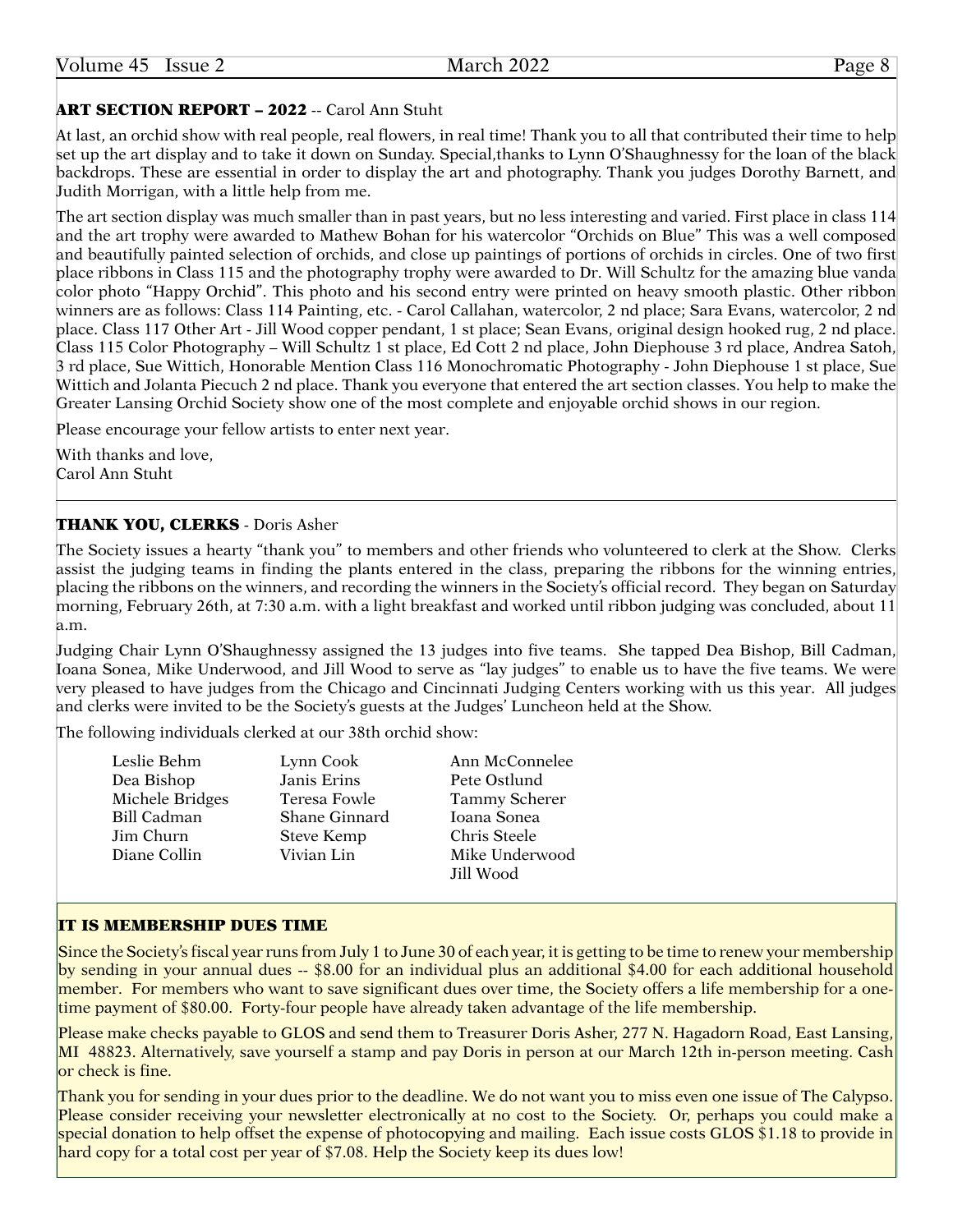#### GLOS DISPLAY AT 2022 GLOS SHOW – submitted by Bill Cadman

The club display at our show this year was constructed by Dot Barnett, Pete Ostlund, and Bill Cadman on Friday, February 25, 2022. The display featured more than fifty orchids loaned by seven GLOS members, all arranged in a somewhat non-traditional design using visual negative space and vertical variety. The orchids were of great quality - two of the plants received quality awards from the American Orchid Society (AOS). In addition, Pete Ostlund had plants in a vendor display, one of which was awarded an AOS quality award: Maxthompsonara Byron Rinke 'Syzygy' AM/AOS 84.

Even though during the lead up it felt to me like an eternity since we had hosted an orchid show, once things got rolling it seemed like no time had passed at all. Thank you to everyone for the high level of participation again this year, from hauling staging, to loaning orchids, to setting up and taking down. Our display was certainly a team effort.

Dendrobium wardianum

Pescatorea klabochorum

Schoenorchis gemmata Schoenorchis juncifolia

Phalaenopsis japonica

Phalaenopsis speciosa

Epidendrum Magic Valley

Anoechtochilus chapensis

Macodes petola

Phragmipedium Noirmont

Laelia lundii coerulea

Mormodia Clara

Dendrochilum glumaceum 'Emma Marie'

Macradenia brassavolae albescens

Tolumnia Jairak Firm 'Mocha Dot'

Phragmipedium Jason Fischer

Paphiopedilum Orpheus 'Pink Show'

Paphiopedilum Big Island Pepper

Pete Ostlund

**Pete Ostlund** 

**Pete Ostlund** 

**Pete Ostlund** 

**Pete Ostlund** 

Pete Ostlund

Pete Ostlund

Pete Ostlund

**Pete Ostlund** 

**Pete Ostlund** 

loana Sonea

Ioana Sonea **Carol Stuht** 

**Carol Stuht** 

**Carol Stuht** 

Nicolas Villarreal

Nicolas Villarreal

**Nicolas Villarreal** 

Competition was quite stiff. The list of recognitions from judging are below. Note that every member that

**Dot Barnett Lycaste Sunray** 2nd in class **Dot Barnett** Lysudamuloa Red Jewel 'Sweet Baby' 1st in class, Best of Class Paphiopedilum platyphylum Dot Barnett 1st in class, 1st in 'Seedling flowering for the first time' Phragmipedium roezlii 'Whipporwill' **Dot Barnett** 2nd in class Vanda Ashley Elizabeth Johnson **Dot Barnett** 1st in class Vanda coerulescens 1st in class **Dot Barnett** Encyclia tampensis **Bill Cadman** 1st in class Mormodia Regine Viard **Bill Cadman** 3rd in class **Stephen Kemp** Dendrobium Miva Abracadabra 3rd in class **Pete Ostlund** Brassocattleya Glorious May 'Syzygy' 1st in class Cattleya walkeriana v. alba 'Limrick' HCC/AOS **Pete Ostlund** 1st in class, Trophy 'Best Cattleya Alliance' **Pete Ostlund** Cattlianthe Blazing Sun 'NN' 2nd in class Pete Ostlund Clowesia Rebecca Northen 'Mikabi' 1st in class Cynorkis Iowiana **Pete Ostlund** 3rd in class Dendrobium Gowan's Tangello **Pete Ostlund** 1st in class Dendrobium pendulum **Pete Ostlund** 1st in class **Pete Ostlund** Dendrobium speciosum 1st in class

2nd in class

2nd in class

1st in class

1st in class

2nd in class

**3rd in class** 

2nd in class 2nd in class

3rd in class

2nd in class

3rd in class

AM/AOS 80

3rd in class

3rd in class

2nd in class

1st in class

2nd in class, AM/AOS 81

1st in class, Trophy 'Best Phragmipedium, Cypripedium, Allied Cypripedium'

entered an orchid received at least one ribbon – congratulations to all!**GLOS Display** 1st in class Barkeria whartoniana 2nd in class **Dot Barnett** Clowesia Rebecca Northern Dot Barnett **3rd in class** Dendrobium Hawaii Spectacular 2nd in class **Dot Barnett** 

| he club display at our show this year was constructed     |
|-----------------------------------------------------------|
| y Dot Barnett, Pete Ostlund, and Bill Cadman on           |
| riday, February 25, 2022. The display featured more       |
| ian fifty orchids loaned by seven ĜLŎS members, all       |
| rranged in a somewhat non-traditional design using        |
| sual negative space and vertical variety. The orchids     |
| ere of great quality - two of the plants received quality |
| wards from the American Orchid Society (AOS). In          |
| ddition, Pete Ostlund had plants in a vendor display,     |
|                                                           |

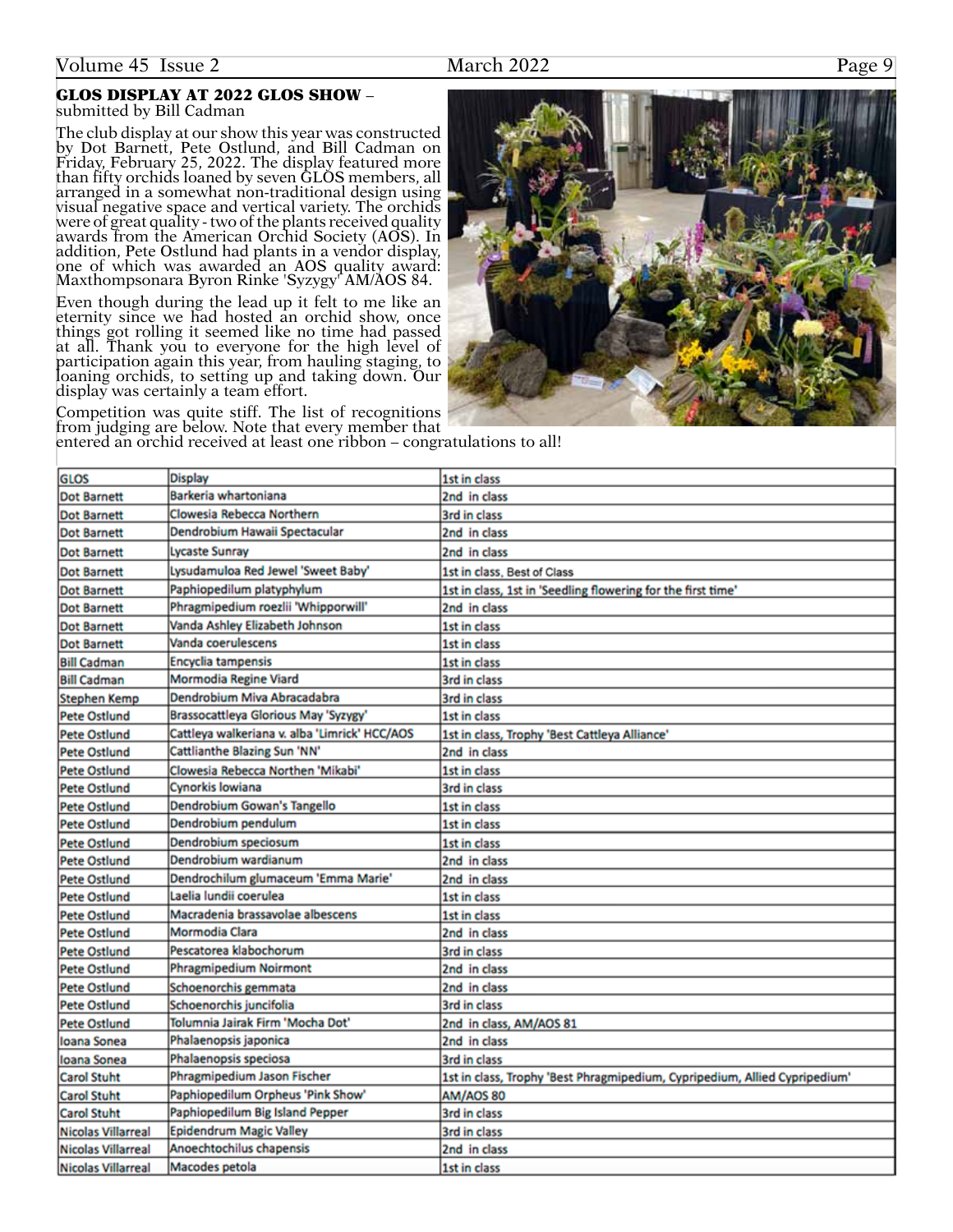### NOTES FOR TREASURER'S REPORT GLOS FEBRUARY 3RD - Doris Asher, Treasurer Note: The MSU Federal Credit Union reports that they paid us \$243 in interest in calendar year 2021. Current period -- November 27, 2021 – January 27, 2022 a. Net income of \$1,644 b. Income -- \$2,295 i. Show  $-$  \$1,230 (Donations for food  $-$  \$1,030; donations for trophy sponsorships  $-$  \$200) ii. Donations -- \$1,000 from from Doris Asher iii. Bank interest from 9 savings CD's -- \$40 c. Expenses -- \$652 i. 2022 Show  $-$  \$529 (Rental of facility  $-$  \$375; moss for exhibit  $-$  \$130; printing  $-$  \$24) ii. Moss for GLOS exhibit in GVOS Show (\$113) iii. Administrative Expenses -- \$10 (postage) During this period, Pete Ostlund bought plastic tubs to store our food supplies – he donated the \$60 expense. d. Total Assets = \$22,491, of which \$13,137 is in 9 CD's with varying maturity dates; checking account has \$9,349 Year-to-Date July 1, 2021 – January 27, 2022 (our fiscal year is now one half over a. Net income of \$3,546 b. Income -- \$6,245 i. Donations \$2,075 (Doris Asher \$1,075; Bill Overton Bill Overton \$1,000) ii. Picnic -- \$1,672 iii. Show – 2022 -- \$1,380 (\$1,030 – food; \$350 – trophy sponsorships iv. Meetings -- \$704 1. September -- \$321 2. October All-State Meeting -- \$264 3. November -- \$119 v. Dues -- \$212 vi. Bank interest from 9 savings CD's -- \$142 vii. Donations for paper Calypso -- \$35 c. Expenses -- \$2.699 i. Show – 2022 -- \$1,086 1. Rental of Show Site -- \$500 2. Publicity – Postcards -- \$302 3. AOS judging fee -- \$130 4. GLOS exhibit – Moss -- \$130 ii. Meetings -- \$991 1. August (Alan Koch) -- \$200 2. September -- \$225 3. October All-State Meeting (Olaf Gruss) -- \$316 4. November (John Jaworski) -- \$150 & facility rental -- \$100 iii. Donations -- \$350 1. Great Lakes Judging Center -- \$150 2. Michigan Nature Association -- \$100 3. Nature Conservancy -- \$100 viii. Administrative Expenses -- \$160 1. Copying -- \$50 2. Postage -- \$50 3. Website -- \$40 4. File Michigan Nonprofit report -- \$20 ix. GLOS exhibit in GVOS Show – moss -- \$113 Budget Reconciliation Year-to-Date July 1, 2021 – January 27, 2022 a. Actual income =  $$6,245$  (compared with budgeted amount of  $$6,477$ ) b. Actual expenses =  $$2,699$  (compared with budgeted amount of  $$9,151$ )

c. Under budget =  $$3,547$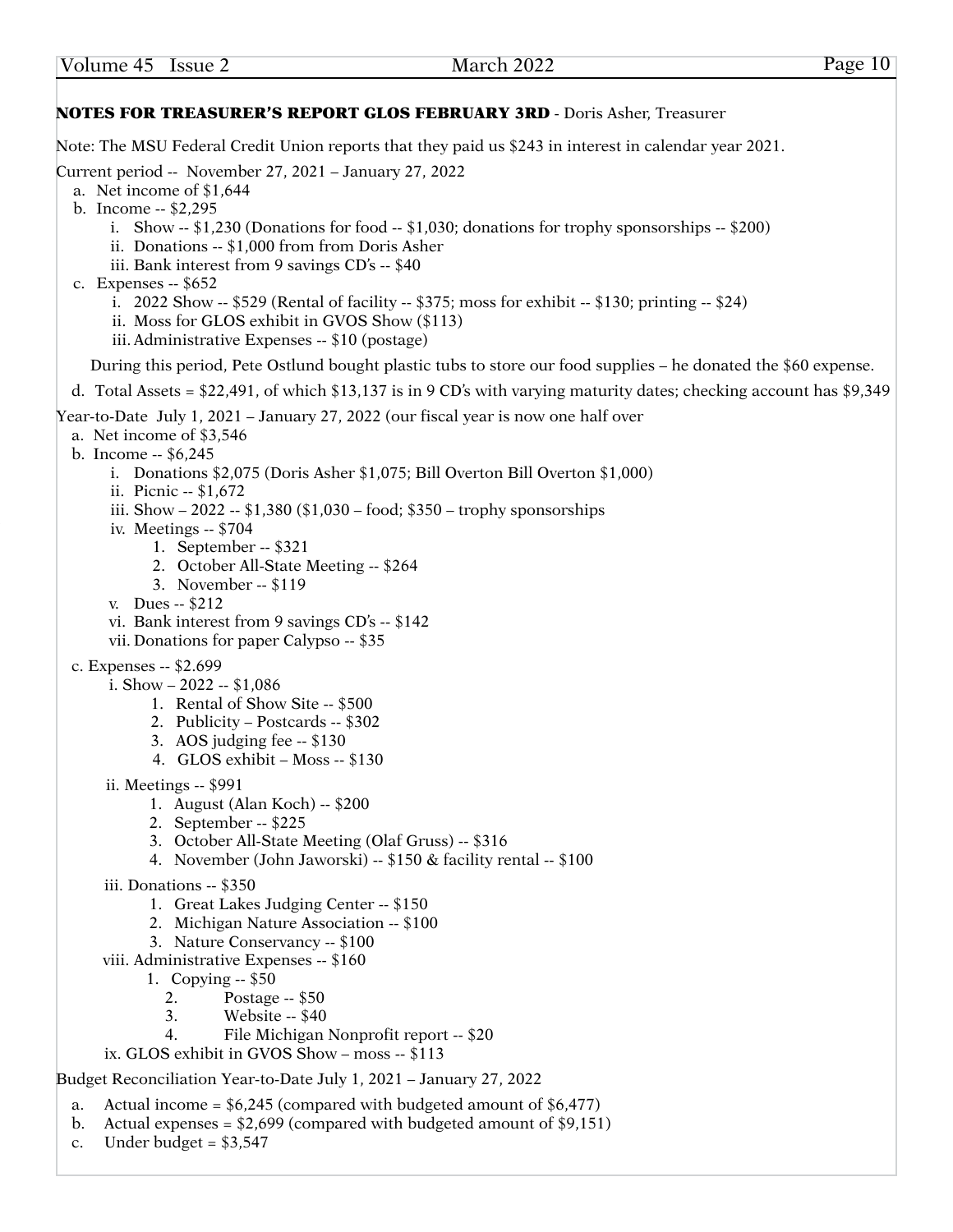

### ANN ARBOR SHOW: March 19 - 20

Jerrie, Carol and Dot will be putting together our GLOS display. It will be a basket table-top display. Please bring your plants to Dot's or make other arrangements with one of us. Dot will be able to receive plants on Wednesday, March 16 all day, but please let her know when you intend to stop by with them: 517-614- 0416 (call or text). Jerrie: (517-223-8965) or nicholsjerrie@gmail.com; Carol Ann Stuht: (517-896-4070) or [castuht@gmail.com](mailto:castuht@gmail.com).

#### MOS SHOW: March 26 - 27

Show location: Local 98 Plumbers Union; 555 Horace Brown Dr., Madison Heights, MI. Information will be emailed prior to the show.



GLOS Display: another view

### IN MEMORIAM: JOAN WITTER 1938 – 2022



Joan was a GLOS member from about 2002 until 2008. Marilyn Lee held a couple very effective new member orientation meetings in Joan's house in Okemos. Joan sponsored several re-potting sessions for new members, opening her home to the messes re-potting materials can make. Then for years after she dropped her membership, Joan continued to work at our annual Shows as a judging clerk. She died on Friday, February 4th; she was 83 years old. A celebration of her life is scheduled for Sunday, May 15, 2:30 p.m., at Okemos Community Church. For details see her page at<www.greastlansing.com> or try:<https://www.dignitymemorial.com/obituaries/east-lansing-mi/joan>-witter-10572183